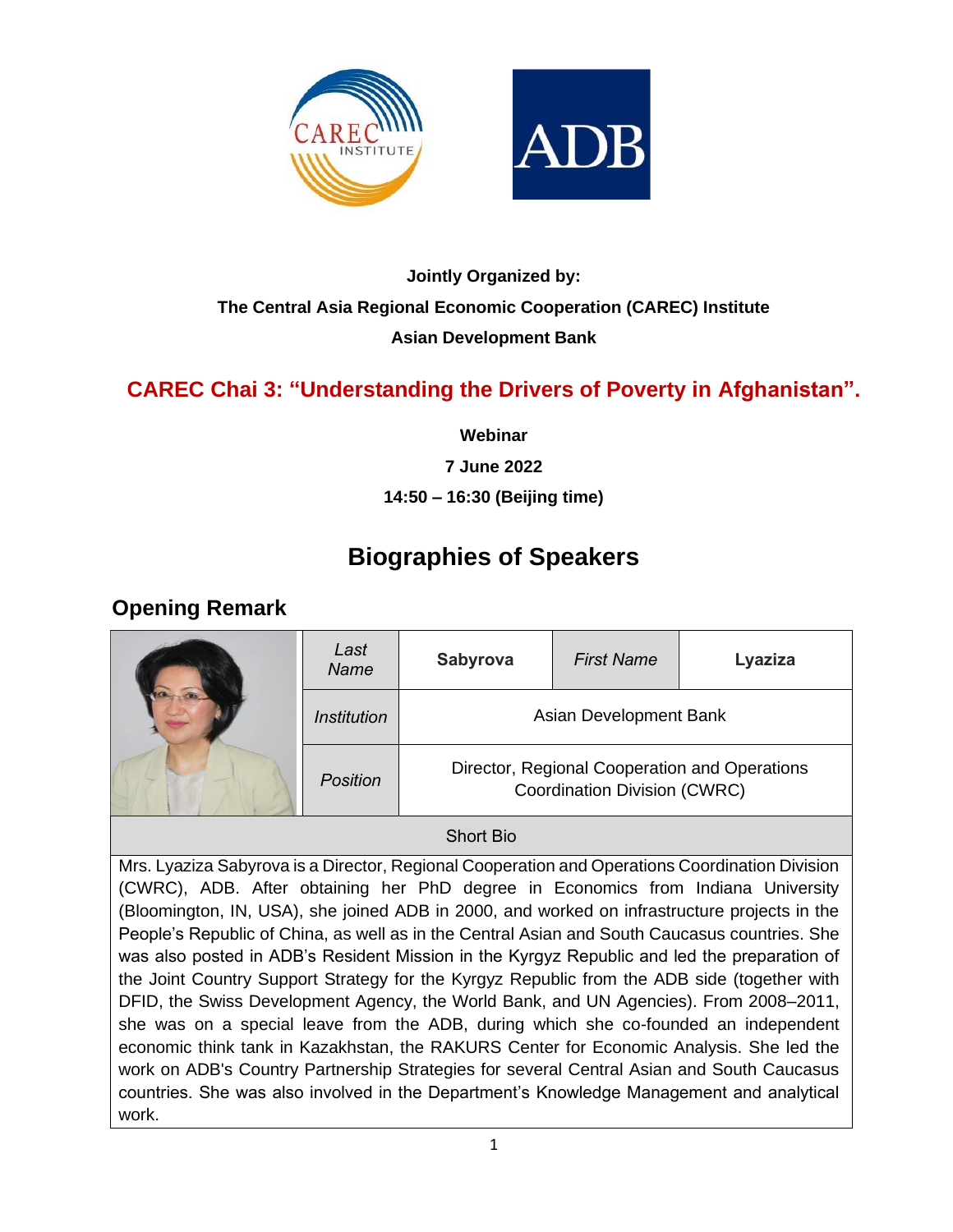|                  | Last Name          | <b>Shah</b>                                                         | <b>First Name</b> | <b>Syed Shakeel</b> |
|------------------|--------------------|---------------------------------------------------------------------|-------------------|---------------------|
|                  | <b>Institution</b> | The Central Asia Regional Economic Cooperation<br>(CAREC) Institute |                   |                     |
|                  | <b>Position</b>    | <b>Director</b>                                                     |                   |                     |
| <b>Short Bio</b> |                    |                                                                     |                   |                     |

Mr. Syed Shakeel Shah is the CAREC Institute Director. Prior to this, he was the Chief Reforms, Automation and Preferential Trade – Pakistan Customs – Federal Board of Revenue, Government of Pakistan. Mr. Shah is a career civil servant under the Pakistan's Customs Service with extensive experience in public policy, international trade, and regional cooperation, spanning over two decades. He played a leading role in a collaborative engagement with the World Bank in developing the reform vision and a plan for Pakistan Customs through a Technical Assistance funded by the Trust Fund for Accelerated Growth in Revenue.

Being a focal person for the World Bank's Ease of Doing Business report, he has led reforms in Pakistani Customs to enhance efficiency and reduce cost and time of border compliance. In another governmental capacity, he has contributed to negotiations regarding Free and Preferential Trade Agreements with Turkey, Thailand, and the PRC. Mr. Shah coordinated complex assignments across the government, private sector, and development partners as the Head of Economic Affairs Wing in the Prime Minister's Office, including activities pertaining to the China-Pakistan Economic Corridor, Prime Minister's Delivery Unit and the Youth Development Program. He also served as a Community Welfare Attaché at the Consulate General of Pakistan in Barcelona (Spain).

Mr. Shah holds MA in International Trade Law and Economics from the World Trade Institute, Bern (Switzerland), and MSc in International Relations from Quaid-e-Azam University, Islamabad (Pakistan).

### **Moderator**

|                                                                                           | Last Name                                                                           | Ayoobi                                                              | <b>First Name</b> | <b>Eisa Khan Ayoob</b> |
|-------------------------------------------------------------------------------------------|-------------------------------------------------------------------------------------|---------------------------------------------------------------------|-------------------|------------------------|
|                                                                                           | <i><u><b>Institution</b></u></i>                                                    | The Central Asia Regional Economic Cooperation<br>(CAREC) Institute |                   |                        |
|                                                                                           | <b>Position</b>                                                                     | <b>Chief of Capacity Building Division</b>                          |                   |                        |
| <b>Short Bio</b>                                                                          |                                                                                     |                                                                     |                   |                        |
| Ayoob Ayoobi is a former Fulbright Scholar and Oxbridge Fellow at Stanford and Georgetown |                                                                                     |                                                                     |                   |                        |
|                                                                                           | University, respectively. He holds a PhD in Government and Public Policy, an LLM in |                                                                     |                   |                        |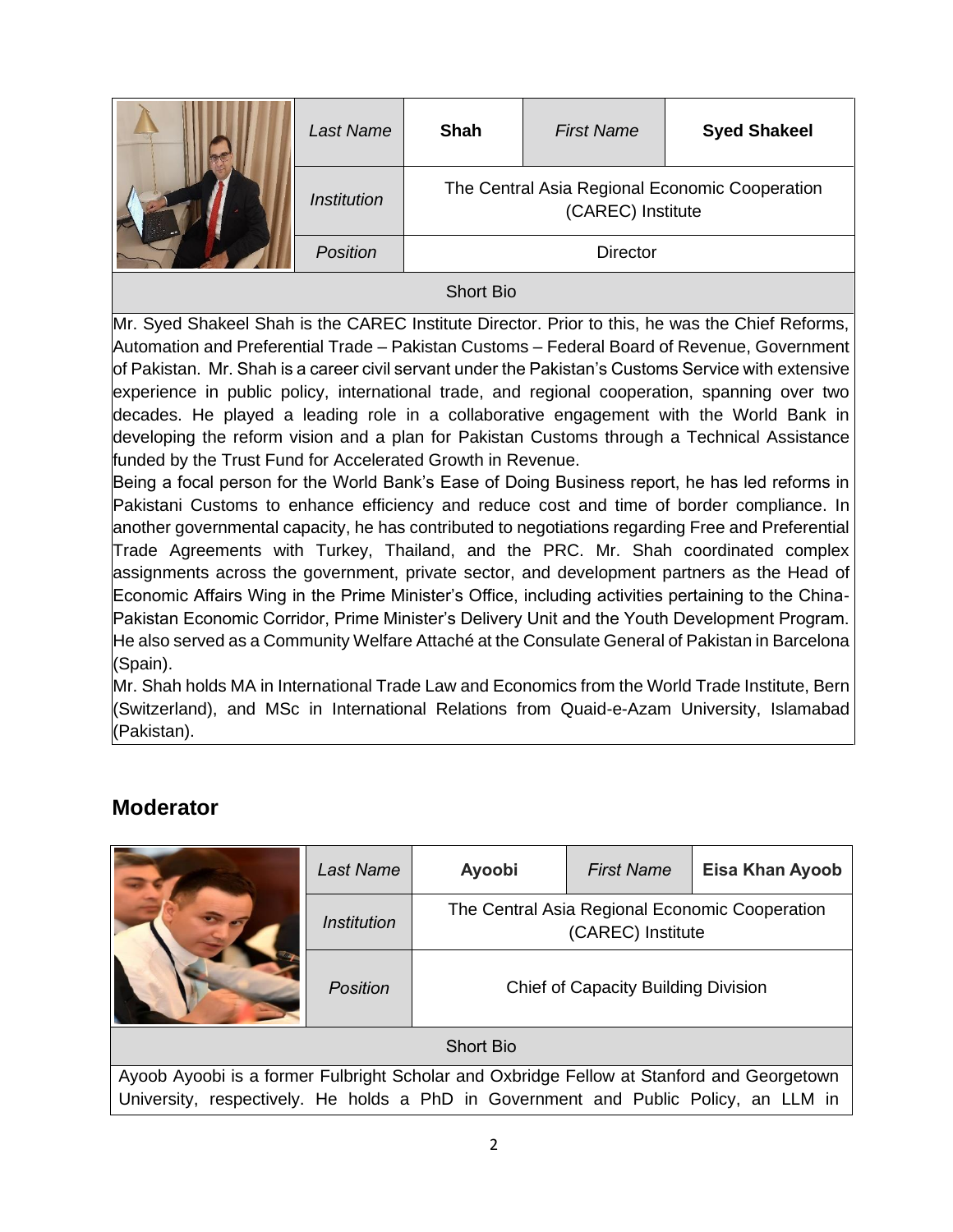International Human Rights/Economics Laws and a combined BA degree in Economics and International Relations.

Dr. Ayoobi brings nearly two decades of experience in andragogy and capacity building with stints in civil society, private sector, and government. He is the author of several legal textbooks pertaining to constitutional law, human rights, and criminal law of Afghanistan, some of which are adopted as integral part of the country's higher education – national law school curricula. He has developed various capacity development and life and work skills programs and trained academics, leading civil society activists and senior government officials, including members of parliaments and chief judges.

Previously, Dr. Ayoobi was the Regional Cooperation Advisor for Afghanistan (through European Union) with the core responsibility of providing advice on strategic affairs of regional cooperation for Afghanistan and its foreign relations with immediate and far neighbors based on a set of confidence building measures (CBMs).

# **Speakers (Alphabetical order)**

|  | Last Name   | <b>Al-Dardari</b>                             | <b>First Name</b> | <b>Abdallah</b> |
|--|-------------|-----------------------------------------------|-------------------|-----------------|
|  | Institution | United Nations Development Program            |                   |                 |
|  | Position    | Resident Representative in Kabul, Afghanistan |                   |                 |
|  |             |                                               |                   |                 |

#### Short Bio

Mr. Al Dardari is a well-established change leader and reformer, who is focused on economic development and conflict related political economy in MENA and Asia. He is currently based in Kabul as the Resident Representative of UNDP Afghanistan, a position he has held since May 2019. Before joining UNDP Afghanistan, he served as Senior Advisor on Reconstruction at the World Bank MENA Vice Presidency, leading a large analytical program to design and pilot a new approach to reconstruction in MENA conflict countries. Prior to joining the World Bank, Al Dardari served as Deputy Executive Secretary and Chief Economist of the United Nations Economic and Social Commission for Western Asia (ESCWA) based in Beirut, Lebanon. There he focused his work the political economy of the Arab Spring and the imperatives of peaceful and durable post conflict social contract in the region.

In his home country Syria, Al Dardari was dubbed 'The Reform Engineer' during his more than seven-year tenure as Deputy Prime Minister for Economic Affairs and Chair of the State Planning Commission. He led the transformational 10th Five Year Development Plan and the Economic Reform Program 2005-2010. Al Dardari resigned from his post at the start of the Syrian conflict in March 2011.

Al Dardari studied economics and international relations at Richmond College, the University of Southern California, and at the London School of Economics. Currently he is a Post-Doctoral research fellow at IUAV Architecture University in Venice, Italy, working on the political economy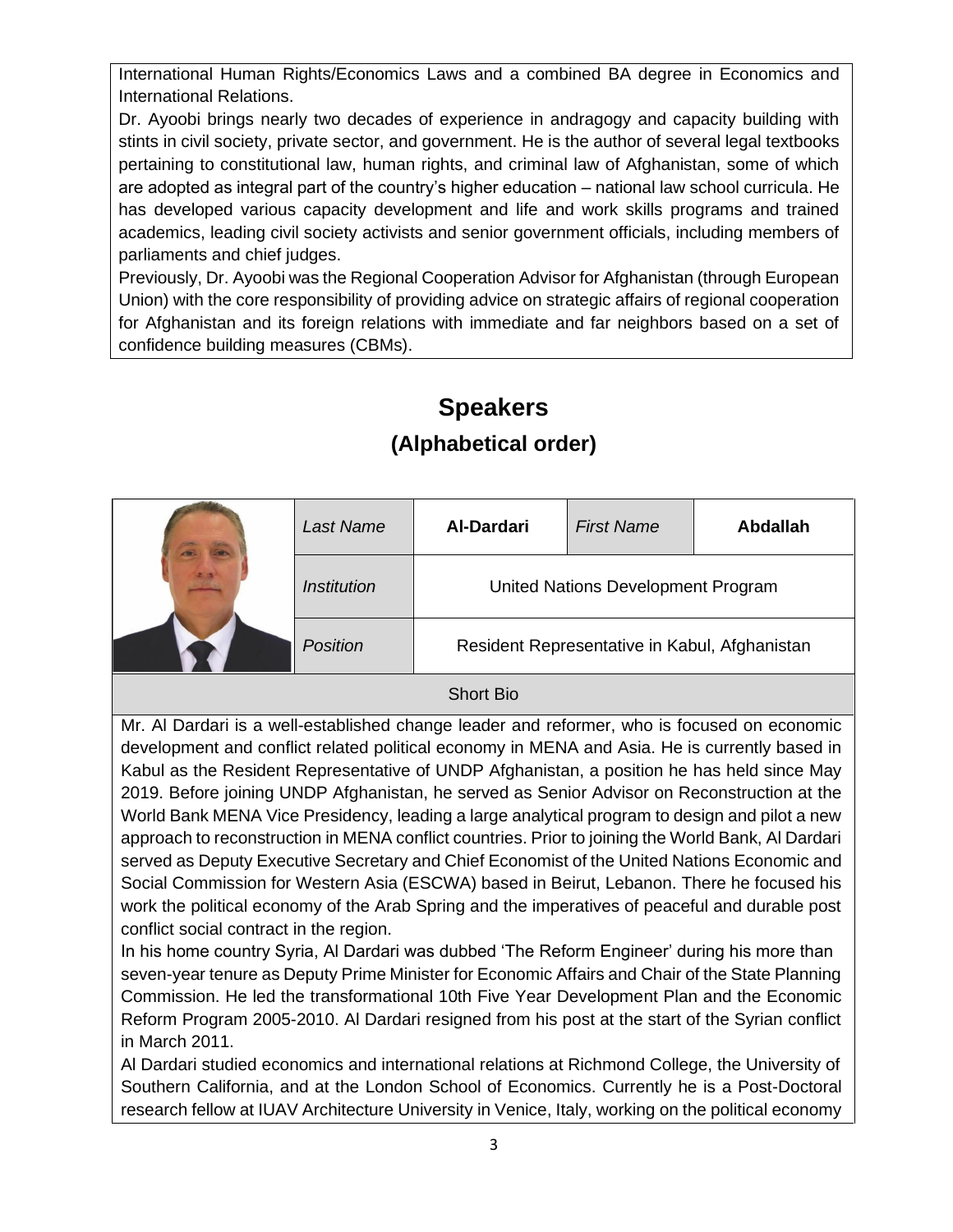of urban reconstruction in conflict countries. Al Dardari boasts a wide collection of published studies, lectures and research in Arabic, Syrian and global publications on development, investment, trade and the environment.

|                  | Last Name          | Andrysiak                                                                                  | <b>First Name</b> | Artur |
|------------------|--------------------|--------------------------------------------------------------------------------------------|-------------------|-------|
|                  | <i>Institution</i> | Asian Development Bank                                                                     |                   |       |
|                  | Position           | Deputy Country Director, Afghanistan Resident<br>Mission, Central and West Asia Department |                   |       |
| <b>Short Bio</b> |                    |                                                                                            |                   |       |

Mr. Artur leads and advises the Pacific Department on implementing ADB's differentiated approach to engaging with fragile and conflict-affected situations (FCAS), and acts as the anchor point in ADB for FCAS operational issues in the Pacific. Artur has also worked in the Strategy, Policy and Review Department and Economic Research and Regional Cooperation Department of ADB. He has over 19 years of professional experience. Prior to joining ADB 7 years ago, Artur worked with the United Nations, both in Geneva and Bangkok. Artur holds a master's degree in Management and Accounting from the Australian National University; and a Bachelor's degree in Economics and Finance from the Edith Cowan University in Australia.

|  | Last Name          | Joya                    | <b>First Name</b>         | Omar |
|--|--------------------|-------------------------|---------------------------|------|
|  | <b>Institution</b> | <b>Biruni Institute</b> |                           |      |
|  | Position           |                         | <b>Executive Director</b> |      |

Short Bio

Mr. Omar Joya is a founding member and Executive Director of Biruni Institute, an economic policy think tank focused on Afghanistan. He is a former World Bank Country Economist (2013- 2018) and has worked with various public and academic institutions in Kabul for more than a decade.

Omar Joya holds a Ph.D. in economics from the University of Bordeaux, France, and has published in peer-reviewed journals, including the European Economic Review. He is also currently a Researcher at the Bordeaux School of Economics.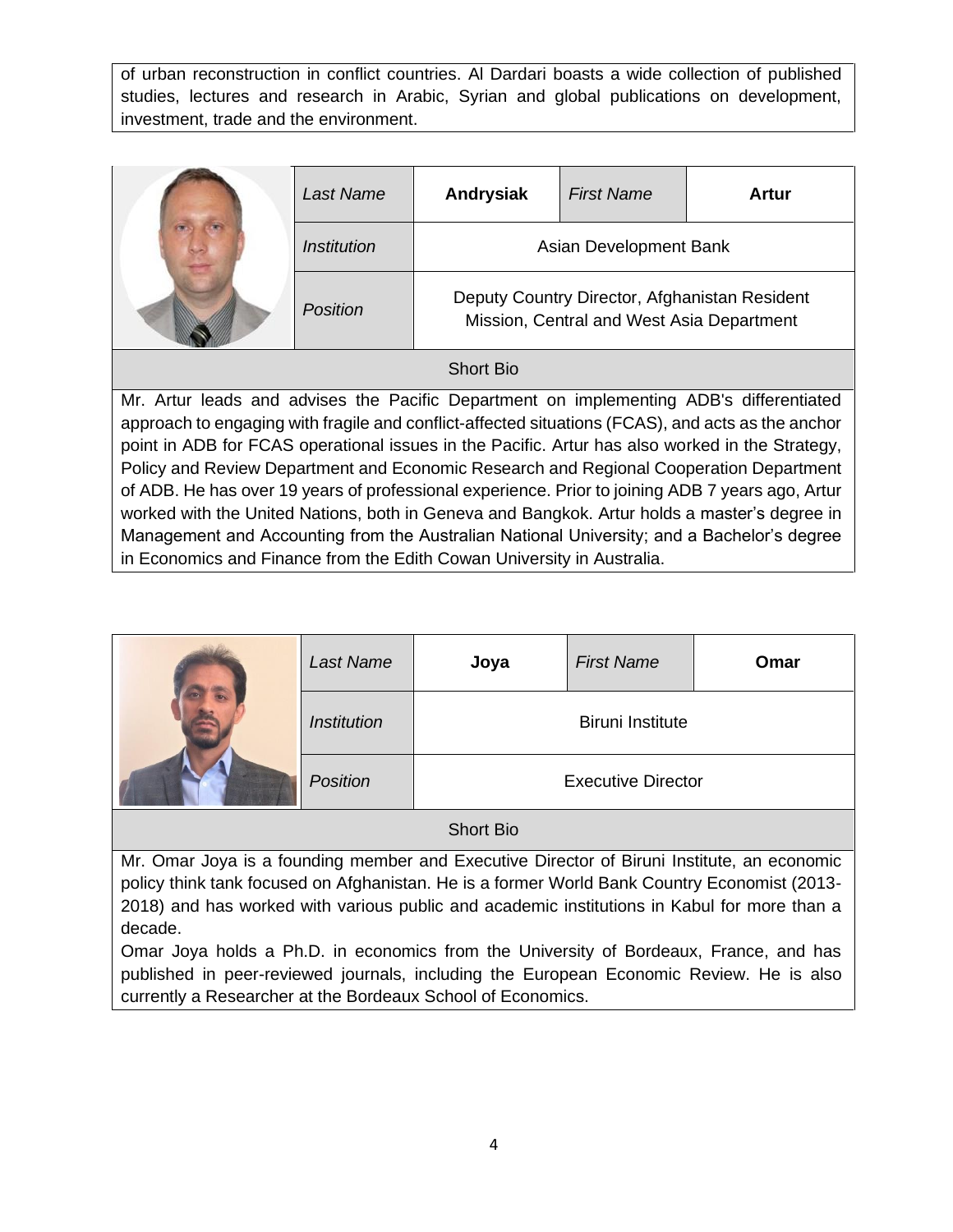|                                                                                                                                                                                                                                                                                                                                                                                                                                                                                                                                                                                                                                                                                                                                                                                                                                                                                                                                                                                                                                                                                                                                                         | Last Name          | <b>Holzhacker</b>                                               | <b>First Name</b>      | <b>Hans</b> |
|---------------------------------------------------------------------------------------------------------------------------------------------------------------------------------------------------------------------------------------------------------------------------------------------------------------------------------------------------------------------------------------------------------------------------------------------------------------------------------------------------------------------------------------------------------------------------------------------------------------------------------------------------------------------------------------------------------------------------------------------------------------------------------------------------------------------------------------------------------------------------------------------------------------------------------------------------------------------------------------------------------------------------------------------------------------------------------------------------------------------------------------------------------|--------------------|-----------------------------------------------------------------|------------------------|-------------|
|                                                                                                                                                                                                                                                                                                                                                                                                                                                                                                                                                                                                                                                                                                                                                                                                                                                                                                                                                                                                                                                                                                                                                         | <b>Institution</b> | Central Asia Regional Economic Cooperation (CAREC)<br>Institute |                        |             |
|                                                                                                                                                                                                                                                                                                                                                                                                                                                                                                                                                                                                                                                                                                                                                                                                                                                                                                                                                                                                                                                                                                                                                         | <b>Position</b>    |                                                                 | <b>Chief Economist</b> |             |
| <b>Short Bio</b>                                                                                                                                                                                                                                                                                                                                                                                                                                                                                                                                                                                                                                                                                                                                                                                                                                                                                                                                                                                                                                                                                                                                        |                    |                                                                 |                        |             |
| Before joining the CAREC Institute, Mr. Hans was for two years Lead economist for Central Asia<br>with the EBRD, based in Almaty, Kazakhstan. Hans has 30 years of experience as an economist<br>focusing on transition economies. Hans was chief economist at Golomt Bank in Mongolia and of<br>ATFBank in Kazakhstan. He was also teaching at the Turan the Narxoz universities in Almaty.<br>Earlier, he was a Vienna-based senior economist focused on Russia and Ukraine for Bank<br>Austria, a member of UniCredit group, and was also in charge of CEE country rating. Hans was<br>Senior Economist covering the Czech Republic, Slovakia, Slovenia and Ukraine at the Institute<br>of International Finance in Washington, DC from 1999-2001, Head of Country Risk/Research at<br>Giro Credit Research, Investment bank Austria, from 1993-99, and Central European Economist<br>at the Nomura Research Institute from 1989-93. Hans holds a Ph.D. in Sociology and a MA in<br>Economics from the University of Vienna. He completed a postgraduate scholarship in the<br>Economics Department of the Institute for Advanced Studies in Vienna. |                    |                                                                 |                        |             |

|                  | <b>Last Name</b> | <b>Shome</b>                                                          | <b>First Name</b> | <b>Saurabh</b> |
|------------------|------------------|-----------------------------------------------------------------------|-------------------|----------------|
|                  | Institution      | The Comparative Policy Design (ComPolDe)<br><b>Consulting Company</b> |                   |                |
|                  | Position         |                                                                       | Founder           |                |
| <b>Short Bio</b> |                  |                                                                       |                   |                |

Mr. Saurabh Shome is founder of Comparative Policy Design (ComPolDe), a consulting company that partners with Governments and Businesses to better design and understand policies for fostering broad-based growth and development. Saurabh worked as a macro-fiscal economist with the World Bank for over a decade serving in Washington DC, New Delhi and Kabul. Prior to joining the World Bank, he was an executive with JP Morgan Chase. He holds a dual master's degree in Economics and International Relations from Johns Hopkins University, USA.